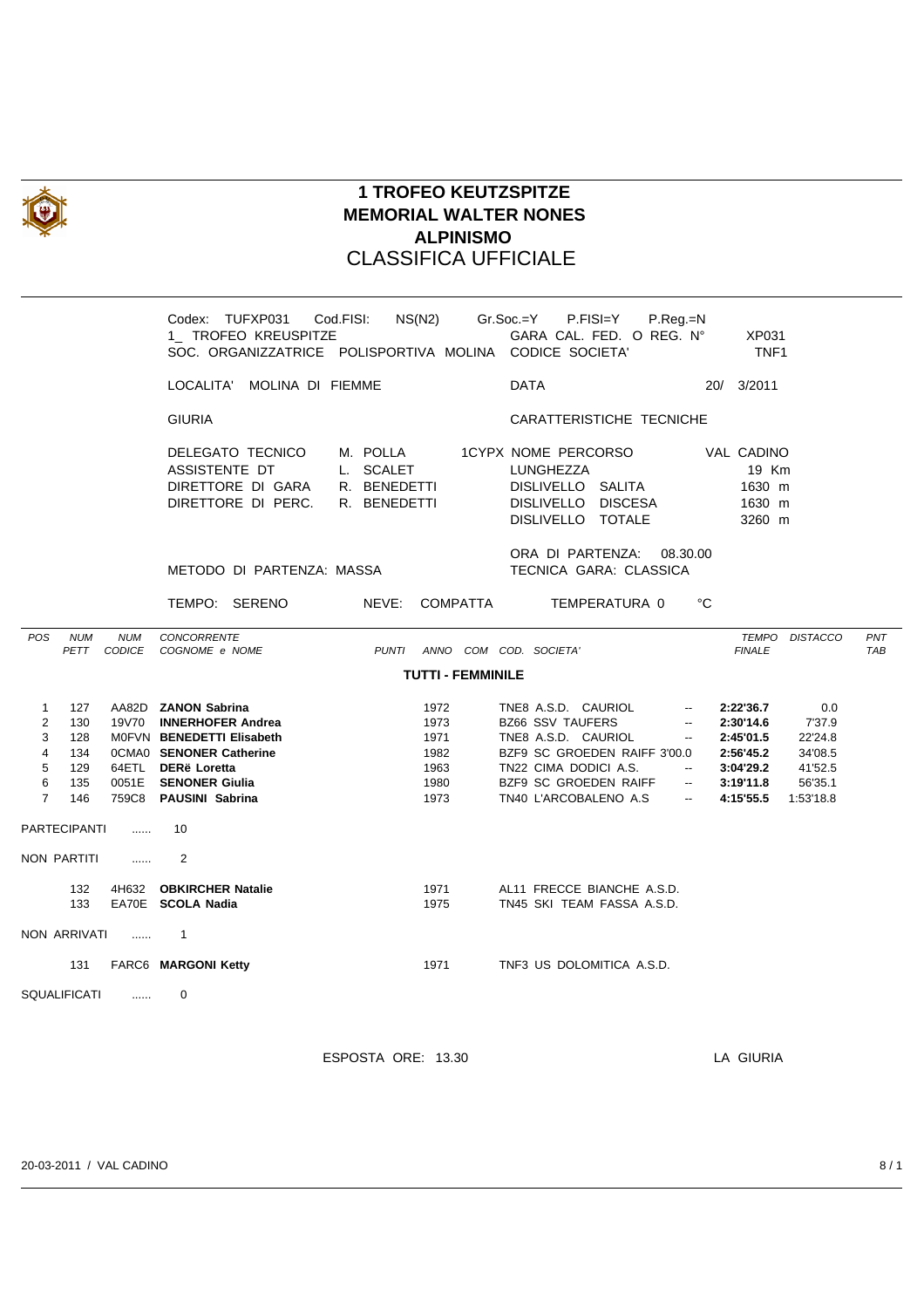

## **1 TROFEO KEUTZSPITZE MEMORIAL WALTER NONES ALPINISMO** CLASSIFICA UFFICIALE

Codex: TUMXP031 Cod.FISI: NS(N2) Gr.Soc.=Y P.FISI=Y P.Reg.=N 1 TROFEO KREUSPITZE GARA CAL. FED. O REG. N° XP031 SOC. ORGANIZZATRICE POLISPORTIVA MOLINA CODICE SOCIETA' TNF1 LOCALITA' MOLINA DI FIEMME DATA 20/ 3/2011 GIURIA CARATTERISTICHE TECNICHE DELEGATO TECNICO M. POLLA 1CYPX NOME PERCORSO VAL CADINO ASSISTENTE DT L. SCALET LUNGHEZZA 19 Km DIRETTORE DI GARA R. BENEDETTI DISLIVELLO SALITA 1630 m DIRETTORE DI PERC. R. BENEDETTI DISLIVELLO DISCESA 1630 m DISLIVELLO TOTALE 3260 m ORA DI PARTENZA: 08.30.00 METODO DI PARTENZA: MASSA TECNICA GARA: CLASSICA TEMPO: SERENO NEVE: COMPATTA TEMPERATURA 0 °C *POS NUM NUM CONCORRENTE TEMPO DISTACCO PNT PETT CODICE COGNOME e NOME PUNTI ANNO COM COD. SOCIETA' FINALE TAB* **TUTTI - MASCHILE** 1 4 1H2K4 **DEZULIAN Riccardo** 1972 TNH9 BOGN DA NIA - VA -- **1:49'21.0** 0.0 2 12 030H3 **OBERFRANK Hannes** 1976 BZ66 SSV TAUFERS -- **1:51'00.7** 1'39.7 3 7 8094W **INNERHOFER Paul** 1974 BZ66 SSV TAUFERS -- **1:51'22.5** 2'01.5 4 11 HAHF4 **NIEDERWIESER Christof** 1974 BZ66 SSV TAUFERS -- **1:51'23.7** 2'02.7 5 2 73P78 **SOMMACAL Ivan** 1973 BLA1 DOLOMITI SKI-ALP -- **1:53'41.3** 4'20.3 6 6 4LHMM **ANTIGA Ivan** 1971 TND1 BRENTA TEAM A.D. -- **1:54'52.3** 5'31.3 7 58 FAAHZ **EDER Christian** 1973 BZ66 SSV TAUFERS -- **1:54'56.8** 5'35.8 8 147 0CNV8 **ZULIAN Ivo** 1980 TN TNH9 BOGN DA NIA - VA -- **1:55'40.6** 6'19.6 9 9 1CXHR **GUADAGNINI Aldo** 1970 TN45 SKI TEAM FASSA A -- **1:55'52.1** 6'31.1 10 149 TN40 **DEGASPERI Manuel** 1981 -- **2:00'12.7** 10'51.7 11 62 91LC1 **FERRARI Gianluca** 1973 TN45 SKI TEAM FASSA A -- **2:02'29.1** 13'08.1 12 77 EAM8Y **KOFLER Horst** 1975 BZ92 A.S.V. PRAGS -- **2:04'27.2** 15'06.2 13 13 4HX3L **PUNTEL Fabrizio** 1970 PD13 C.U.S. PADOVA A. -- **2:05'04.9** 15'43.9 14 18 CAEAL **BARTOLI Fabrizio** 1986 TNH9 BOGN DA NIA - VA 1'00.0 **2:05'16.8** 15'55.8 15 89 70W3K **MORANDINI Marco** 1970 TNE8 A.S.D. CAURIOL -- **2:07'08.0** 17'47.0 16 3 HA8HK **FACCHINELLI Marco** 1980 TNH9 BOGN DA NIA - VA -- **2:07'14.2** 17'53.2 17 151 TN13 **REDOLFI Marco** 1984 -- **2:07'39.5** 18'18.5 18 54 DAV35 **DELLAGIACOMA Andrea** 1981 TNF3 US DOLOMITICA A. -- **2:08'44.4** 19'23.4 19 5 553RN **DALLA VENEZIA Luca** 1978 BLA1 DOLOMITI SKI-ALP -- **2:09'27.0** 20'06.0 20 152 1D11H **SANTIN Oswald** 1962 TN45 SKI TEAM FASSA A -- **2:09'48.9** 20'27.9 21 88 72X1R **MODENA Christian** 1984 TN40 L'ARCOBALENO A.S -- **2:09'56.6** 20'35.6 22 119 7031J **VARESCO Luca** 1978 TNC5 US CORNACCI A.S. -- **2:10'00.5** 20'39.5 23 36 FA62H **CASNA Loris** 1985 TND1 BRENTA TEAM A.D. -- **2:10'35.7** 21'14.7 24 67 HAEXW **FORNI Alessandro** 1980 TN40 L'ARCOBALENO A.S -- **2:11'10.0** 21'49.0 25 112 67XW1 **STEGER Thomas** 1968 BZ66 SSV TAUFERS -- **2:12'26.5** 23'05.5 26 42 HA53L **DAL PIAZ Valentino** 1985 TND1 BRENTA TEAM A.D. -- **2:12'41.1** 23'20.1 27 22 35FFV **BERTELLE Stefano** 1976 TN30 US PRIMIERO - SA -- **2:13'17.3** 23'56.3 28 104 EAE26 **REDOLFI Mauro** 1970 TN13 I FONDO VAL DI S -- **2:13'20.8** 23'59.8 29 123 6200000 **WALDER Johannes** 1986 -- **2:13'34.9** 24'13.9 30 125 EAC6V **ZANELLA Rudi** 1972 BSC6 ADAMELLO SKI TEA -- **2:13'57.2** 24'36.2 20-03-2011 / VAL CADINO 8/1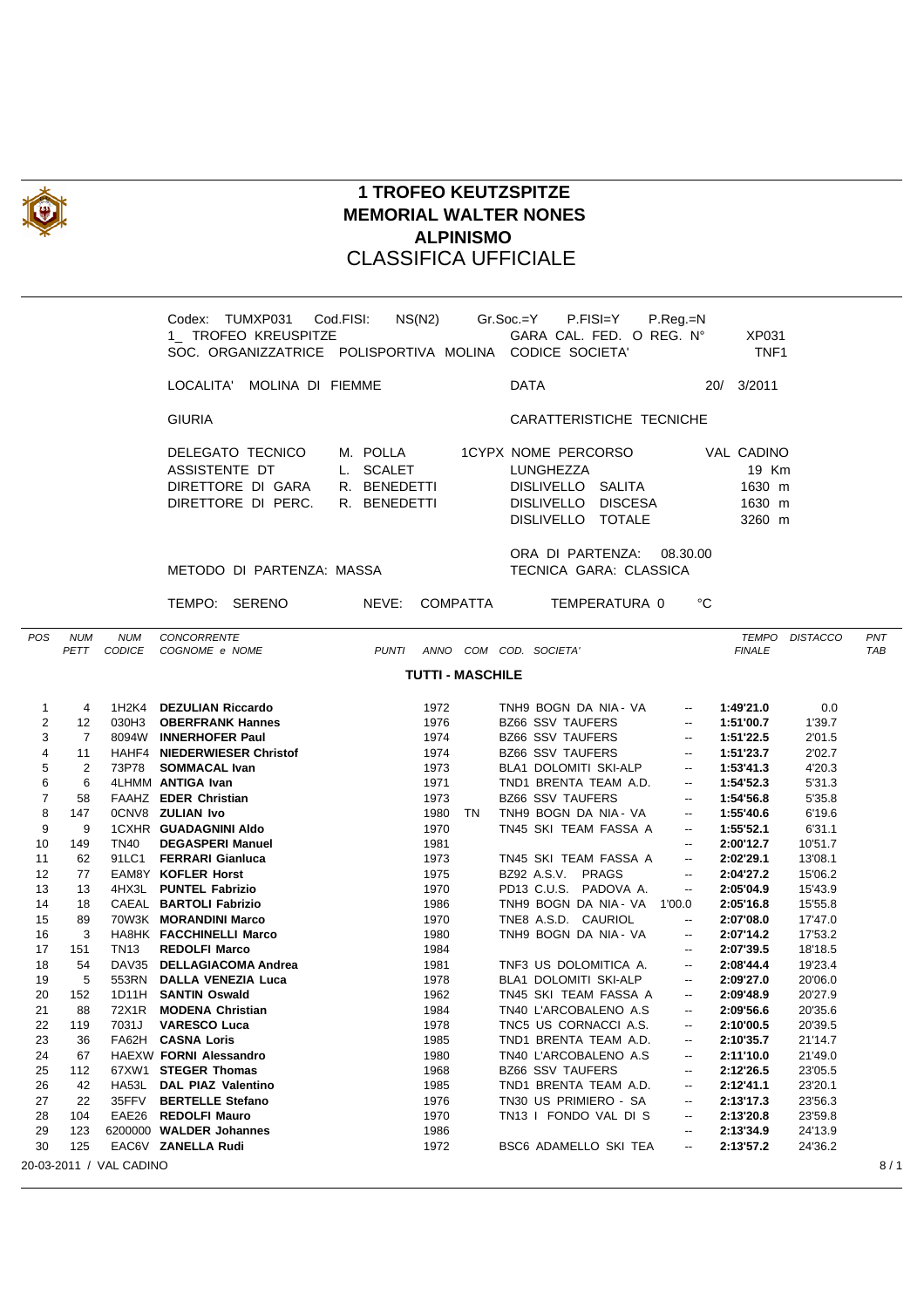| <b>POS</b> | <b>NUM</b>  | <b>NUM</b>              | CONCORRENTE                                    |              |  |                                         |                                    |                        | TEMPO DISTACCO     | PNT |
|------------|-------------|-------------------------|------------------------------------------------|--------------|--|-----------------------------------------|------------------------------------|------------------------|--------------------|-----|
|            | <b>PETT</b> | CODICE                  | <b>PUNTI</b><br>COGNOME e NOME                 |              |  | ANNO COM COD. SOCIETA'                  |                                    | <b>FINALE</b>          |                    | TAB |
|            |             |                         |                                                |              |  |                                         |                                    | 2:14'00.3              |                    |     |
| 31<br>32   | 52          | 85F11                   | <b>DELAZZER Giuseppe</b>                       | 1965         |  | TN43 SAN MARTINO A.D.<br>BS90 PEZZORO   | $\sim$<br>$\overline{\phantom{a}}$ |                        | 24'39.3            |     |
| 33         | 85<br>144   |                         | 51L7M MILINI Luca<br>EA6YL MASTROTTO Michele   | 1974<br>1980 |  | VI41 CAI SCHIO                          | $\overline{\phantom{a}}$           | 2:14'02.0<br>2:14'06.3 | 24'41.0<br>24'45.3 |     |
| 34         | 26          |                         | HA5F1 BIASIOLI Andrea                          | 1983         |  | TN40 L'ARCOBALENO A.S                   | $\sim$                             | 2:14'08.0              | 24'47.0            |     |
| 35         | 48          |                         | 72WNE DEFLORIAN Paolo                          | 1968         |  | TNC5 US CORNACCI A.S.                   | ۰.                                 | 2:14'11.1              | 24'50.1            |     |
| 36         | 25          |                         |                                                | 1978         |  | TND6 VIGOLO VATTARO                     | $\overline{\phantom{a}}$           | 2:14'22.1              | 25'01.1            |     |
| 37         | 55          |                         | CATRR BIANCHINI Graziano<br>85RCH DELVAI Mauro | 1977         |  | TNE8 A.S.D. CAURIOL                     | ۰.                                 | 2:14'42.6              | 25'21.6            |     |
| 38         | 84          |                         | 64L6M MATTEI Andrea                            | 1970         |  | TNHF ALPIN GO VAL REN                   | $\sim$                             | 2:14'52.2              | 25'31.2            |     |
| 39         | 138         |                         | 49RH5 MAFFEI Roberto                           | 1970         |  | TND1 BRENTA TEAM A.D.                   | $\sim$                             | 2:15'07.0              | 25'46.0            |     |
| 40         | 35          |                         | AN25F CASANOVA Livio                           | 1972         |  | BSC6 ADAMELLO SKI TEA                   | $\overline{\phantom{a}}$           | 2:15'32.9              | 26'11.9            |     |
| 41         | 64          |                         | FAMY6 FOLGHERAITER Massimilian                 | 1973         |  | TNE7 PANAROTTA                          | $\overline{\phantom{a}}$           | 2:16'36.4              | 27'15.4            |     |
| 42         | 46          |                         | CA3HY DEBALINI Gianluca                        | 1974         |  | BS06 SKIGROUP BANCA L                   | $\sim$                             | 2:17'35.1              | 28'14.1            |     |
| 43         | 137         |                         | A1H99 MAESTRI Giosuè                           | 1969         |  | TND1 BRENTA TEAM A.D.                   | $\sim$                             | 2:20'52.2              | 31'31.2            |     |
| 44         | 124         |                         | EALJA ZANEI Matteo                             | 1977         |  | TNHW GS COSTALTA A.S.                   | $\overline{\phantom{a}}$           | 2:21'03.7              | 31'42.7            |     |
| 45         | 8           |                         | 84RWR FRATTINO Silvano                         | 1990         |  | PN12 VALCELLINA A.D.                    | ۰.                                 | 2:21'04.1              | 31'43.1            |     |
| 46         | 28          |                         | 6852M BONINSEGNA Cristian                      | 1973         |  | TNF3 US DOLOMITICA A.                   | $\overline{\phantom{a}}$           | 2:21'21.7              | 32'00.7            |     |
| 47         | 117         |                         | EA6P6 UBALDI David                             | 1966         |  | TNA4 VALLE DEI LAGHI                    | $\sim$                             | 2:21'24.9              | 32'03.9            |     |
| 48         | 60          |                         | 17DFM FEDEL Damiano                            | 1983         |  | TNHW GS COSTALTA A.S.                   | $\overline{\phantom{a}}$           | 2:21'28.4              | 32'07.4            |     |
| 49         | 51          |                         | 806VD DEJORI Erich                             | 1965         |  | TNH9 BOGN DA NIA - VA                   | $\overline{\phantom{a}}$           | 2:21'34.9              | 32'13.9            |     |
| 50         | 93          |                         | MOH7N PALLAVER Francesco                       | 1981         |  | TNC5 US CORNACCI A.S.                   | $\overline{\phantom{a}}$           | 2:22'02.4              | 32'41.4            |     |
| 51         | 153         |                         | <b>PERENZONI Gabriel</b>                       | 1984         |  |                                         | ۰.                                 | 2:22'26.3              | 33'05.3            |     |
| 52         | 31          |                         | DA3HR BROSEGHINI Gianluca                      | 1976         |  | TNA4 VALLE DEI LAGHI                    | --                                 | 2:22'49.9              | 33'28.9            |     |
| 53         | 10          |                         | 877AD ANGELONI Oscar                           | 1972         |  | BLA1 DOLOMITI SKI-ALP                   | --                                 | 2:23'01.3              | 33'40.3            |     |
| 54         | 126         |                         | 3WLPS ZULIAN Umberto                           | 1967         |  | TNJ2 ASD VAL DI FASSA                   | −−                                 | 2:23'14.3              | 33'53.3            |     |
| 55         | 61          |                         | FA71J FELICETTI Marco                          | 1984         |  | TN03 VALLE DI CEMBRA                    | $\overline{\phantom{a}}$           | 2:23'15.5              | 33'54.5            |     |
| 56         | 102         |                         | HA53T PODETTI Paolo                            | 1965         |  | TN13 I FONDO VAL DI S                   | $\overline{\phantom{a}}$           | 2:23'19.0              | 33'58.0            |     |
| 57         | 39          |                         | 54HP4 CISAMOLO Claudio                         | 1971         |  | VR06 ROVERE' A.S.D.                     | $\sim$                             | 2:23'27.3              | 34'06.3            |     |
| 58         | 141         |                         | 7092K GIACOMELLI Giuliano                      | 1972         |  | TND6 VIGOLO VATTARO                     | $\overline{\phantom{a}}$           | 2:23'47.0              | 34'26.0            |     |
| 59         | 99          |                         | LARLW PERLINI Enrico                           | 1981         |  | TNH9 BOGN DA NIA - VA                   | $\sim$                             | 2:24'50.8              | 35'29.8            |     |
| 60         | 53          |                         | 4HML1 DELLADIO Matteo                          | 1987         |  | TNC5 US CORNACCI A.S.                   | ⊷                                  | 2:25'19.8              | 35'58.8            |     |
| 61         | 50          |                         | FAEVK DEGIAMPIETRO Werner                      | 1979         |  | TNE8 A.S.D. CAURIOL                     | ۰.                                 | 2:25'51.3              | 36'30.3            |     |
| 62         | 37          |                         | CA86C CHEMOTTI Cristian                        | 1975         |  | <b>BS03 CAI MARONE</b>                  | $\overline{\phantom{a}}$           | 2:26'34.0              | 37'13.0            |     |
| 63         | 97          |                         | HAK9D PEDROTTI Christian                       | 1974         |  | TNE7 PANAROTTA                          | $\overline{\phantom{a}}$           | 2:26'36.5              | 37'15.5            |     |
| 64         | 103         |                         | DAMCY POJER Umberto                            | 1971         |  | TN40 L'ARCOBALENO A.S                   | --                                 | 2:26'48.0              | 37'27.0            |     |
| 65         | 17          |                         | FA6Z3 BAROZZI Massimo                          | 1966         |  | TN40 L'ARCOBALENO A.S                   | --                                 | 2:27'01.3              | 37'40.3            |     |
| 66         | 33          |                         | FA71E CAPOVILLA Manuel                         | 1983         |  | TN03 VALLE DI CEMBRA                    | --                                 | 2:27'04.2              | 37'43.2            |     |
| 67         | 87          |                         | 17CND MODENA Giuliano                          | 1962         |  | TN40 L'ARCOBALENO A.S                   | $\overline{\phantom{a}}$           | 2:27'05.9              | 37'44.9            |     |
| 68         | 90          |                         | 87D7P MORESCHINI Franco                        | 1979         |  | BSC6 ADAMELLO SKI TEA                   | −−                                 | 2:27'06.6              | 37'45.6            |     |
| 69         | 44          |                         | 85FMX DANTONE Ennio                            | 1954         |  | TNH9 BOGN DA NIA - VA                   | $\overline{\phantom{a}}$           | 2:27'22.1              | 38'01.1            |     |
| 70         | 108         | 91LV1                   | <b>SARTORI Timoteo</b>                         | 1971         |  | TND1 BRENTA TEAM A.D.                   | ۰.                                 | 2:27'45.1              | 38'24.1            |     |
| 71         | 79          |                         | 91LTX LEONARDI Paolo                           | 1965         |  | TND1 BRENTA TEAM A.D.                   | $\sim$                             | 2:27'58.9              | 38'37.9            |     |
| 72         | 96          |                         | M0K5W PEDOT Stefano                            | 1983         |  | TN03 VALLE DI CEMBRA                    | $\overline{\phantom{a}}$           | 2:28'10.4              | 38'49.4            |     |
| 73         | 57          |                         | 1K98T DONDIO Graziano                          | 1988         |  | TNC5 US CORNACCI A.S.                   | --                                 | 2:28'30.6              | 39'09.6            |     |
| 74         | 140         |                         | 3CXYN SCALET Onorino                           | 1956         |  |                                         |                                    | 2:29'25.6              | 40'04.6            |     |
| 75         | 49          |                         | 702YK DEFLORIAN Giorgio                        | 1964         |  | TNC5 US CORNACCI A.S.                   | $\overline{\phantom{a}}$           | 2:30'07.2              | 40'46.2            |     |
| 76         | 139         |                         | FA9YS TERZI Luciano                            | 1961         |  | TNHF ALPIN GO VAL REN                   |                                    | 2:30'32.5              | 41'11.5            |     |
| 77         | 27          |                         | MOAYF BIZ Simone                               | 1982         |  | BLA1 DOLOMITI SKI-ALP                   | --                                 | 2:32'23.2              | 43'02.2            |     |
| 78         | 121         |                         | ODKOL VILIOTTI Roberto                         | 1985         |  | TN34 RUJOCH A.S.D.                      | --                                 | 2:33'24.4              | 44'03.4            |     |
| 79         | 34          |                         | DAY8Z CAPPELLETTO Tommaso                      | 1978         |  | TN40 L'ARCOBALENO A.S                   | --                                 | 2:33'46.4              | 44'25.4            |     |
| 80         | 116         |                         | M04FE TRENTI Francesco                         | 1989         |  | TND1 BRENTA TEAM A.D.                   | --                                 | 2:34'23.0              | 45'02.0            |     |
| 81         | 19          |                         | 145M2 BATTISTI Martino                         | 1963         |  | TNHH GRONLAIT ORIENTE                   | --                                 | 2:35'56.9              | 46'35.9            |     |
| 82         | 65          |                         | FAMKX FONTANARI Daniele                        | 1973         |  | TNE7 PANAROTTA                          | --                                 | 2:35'58.1              | 46'37.1            |     |
| 83         | 21          |                         | EAM1Y BERNARDI Alberto                         | 1979         |  | TNA4 VALLE DEI LAGHI                    | --                                 | 2:35'58.2              | 46'37.2            |     |
| 84         | 45          |                         | M0H2R DE MARIA Paolo                           | 1971         |  | BLA1 DOLOMITI SKI-ALP                   | --                                 | 2:36'04.1              | 46'43.1            |     |
| 85         | 30          | 6499L                   | HAJH4 BROCCATO Massimo                         | 1971         |  | TN22 CIMA DODICI A.S.                   | --                                 | 2:36'39.4              | 47'18.4            |     |
| 86<br>87   | 76<br>16    |                         | JELLICI Mirco<br>FAENF BAMPI Marco             | 1970<br>1976 |  | TN45 SKI TEAM FASSA A<br>TNE7 PANAROTTA | --<br>--                           | 2:39'51.2              | 50'30.2<br>50'58.8 |     |
| 88         | 113         |                         | 031HA TANARA Francesco                         | 1973         |  | VR05   NORDICO PRISMA                   | --                                 | 2:40'19.8<br>2:40'21.3 | 51'00.3            |     |
| 89         | 56          |                         | HANXK DEVESCOVI Fabrizio                       | 1968         |  | TNF1 POL. MOLINA                        | --                                 | 2:40'33.7              | 51'12.7            |     |
| 90         | 24          |                         | DA993 BIANCHINI Andrea                         | 1959         |  | TND6 VIGOLO VATTARO                     | --                                 | 2:41'39.6              | 52'18.6            |     |
| 91         | 47          |                         | 85FAH DEFLORIAN Diego                          | 1969         |  | TN45 SKI TEAM FASSA A                   | --                                 | 2:42'01.3              | 52'40.3            |     |
| 92         | 66          |                         | FAMKW FONTANARI Alberto                        | 1973         |  | TNE7 PANAROTTA                          | --                                 | 2:42'27.5              | 53'06.5            |     |
|            |             | 20-03-2011 / VAL CADINO |                                                |              |  |                                         |                                    |                        |                    | 8/2 |
|            |             |                         |                                                |              |  |                                         |                                    |                        |                    |     |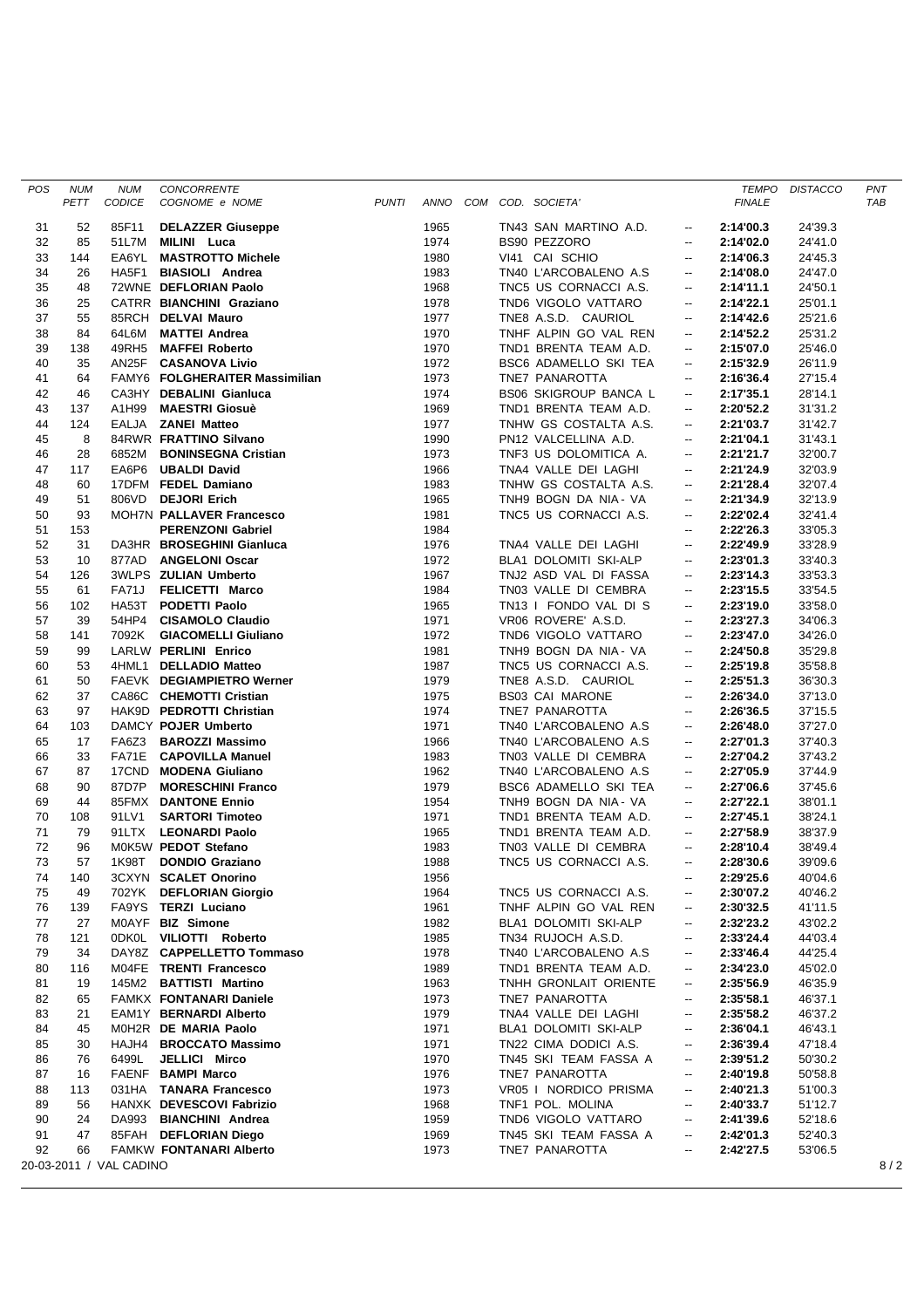| <b>POS</b> | <b>NUM</b><br>PETT | <b>NUM</b><br>CODICE    | CONCORRENTE<br>COGNOME e NOME                | <b>PUNTI</b> |              |  | ANNO COM COD. SOCIETA'                         |                          | <b>FINALE</b>          | TEMPO DISTACCO         | PNT<br>TAB |
|------------|--------------------|-------------------------|----------------------------------------------|--------------|--------------|--|------------------------------------------------|--------------------------|------------------------|------------------------|------------|
|            |                    |                         |                                              |              |              |  |                                                |                          |                        |                        |            |
| 93         | 82                 |                         | 3W2A7 LORENZ Valerio                         |              | 1961         |  | TNH9 BOGN DA NIA - VA                          | $-  \,$                  | 2:43'03.6              | 53'42.6                |            |
| 94         | 81                 |                         | 85LDP LORENZ Christian                       |              | 1972         |  | TNH9 BOGN DA NIA - VA                          | $\sim$                   | 2:43'29.9              | 54'08.9                |            |
| 95         | 29                 |                         | M09VJ BOSDACHIN Manuel                       |              | 1980         |  | TNA4 VALLE DEI LAGHI                           | --                       | 2:44'05.4              | 54'44.4                |            |
| 96         | 100                |                         | 63YYY PIERANTONI Giuseppe                    |              | 1951         |  | VI41 CAI SCHIO                                 | --                       | 2:45'44.5              | 56'23.5                |            |
| 97         | 92                 | 01FK4                   | <b>MURER Gianni</b>                          |              | 1963         |  | TNF1 POL. MOLINA                               | --                       | 2:46'47.0              | 57'26.0                |            |
| 98         | 71                 |                         | FADJ9 GALLER Gianfranco                      |              | 1964         |  | TNC5 US CORNACCI A.S.                          | --                       | 2:47'18.8              | 57'57.8                |            |
| 99         | 86                 |                         | 1KANN MODENA Sergio                          |              | 1956         |  | TN40 L'ARCOBALENO A.S                          | --                       | 2:47'36.9              | 58'15.9                |            |
| 100        | 14                 |                         | HAK9C ANDERLE Giovanni<br>145M2 FESTI Andrea |              | 1973         |  | TNE7 PANAROTTA                                 | --                       | 2:48'25.1<br>2:49'06.7 | 59'04.1                |            |
| 101        | 63                 |                         | 90WR4 SACCHI Luca                            |              | 1979         |  | TNHH GRONLAIT ORIENTE                          | --                       |                        | 59'45.7                |            |
| 102<br>103 | 107<br>83          |                         | 4HXH2 MACALUSO Giovanni                      |              | 1965<br>1964 |  | TNH9 BOGN DA NIA - VA<br>BZF9 SC GROEDEN RAIFF | --<br>--                 | 2:52'47.8<br>2:53'46.0 | 1:03'26.8<br>1:04'25.0 |            |
| 104        | 142                |                         | CA3P4 SPAGNOLLI Vincenzo                     |              | 1957         |  | TNE8 A.S.D. CAURIOL                            | --                       | 2:54'23.3              | 1:05'02.3              |            |
| 105        | 95                 |                         | 64L6C PAROLINI Marco                         |              | 1967         |  | TND1 BRENTA TEAM A.D.                          | --                       | 2:55'43.4              | 1:06'22.4              |            |
| 106        | 114                |                         | EA1PE TELCH Patrizio                         |              | 1985         |  | TN03 VALLE DI CEMBRA                           | $\overline{\phantom{a}}$ | 2:56'15.3              | 1:06'54.3              |            |
| 107        | 20                 |                         | HAEMR BENINI Cristiano                       |              | 1973         |  | TNA4 VALLE DEI LAGHI                           | --                       | 2:56'44.6              | 1:07'23.6              |            |
| 108        | 75                 |                         | 496VA GRISI Francesco                        |              | 1973         |  | VR05   NORDICO PRISMA                          | --                       | 2:56'56.9              | 1:07'35.9              |            |
| 109        | 41                 |                         | 57P42 CORTIVO Vanni                          |              | 1961         |  | VI41 CAI SCHIO                                 | --                       | 2:57'15.0              | 1:07'54.0              |            |
| 110        | 74                 |                         | 87AP1 GOLLER Nicola                          |              | 1964         |  | TN13 I FONDO VAL DI S                          | --                       | 3:03'28.2              | 1:14'07.2              |            |
| 111        | 73                 |                         | 708WJ GIACOMELLI Giorgio                     |              | 1965         |  | TND6 VIGOLO VATTARO                            | --                       | 3:03'28.5              | 1:14'07.5              |            |
| 112        | 150                |                         | <b>3WNE3 FRANCESCHI Giuseppe</b>             |              | 1951         |  |                                                | --                       | 3:04'01.7              | 1:14'40.7              |            |
| 113        | 122                |                         | FA6W8 VISON Moreno                           |              | 1975         |  | VI41 CAI SCHIO                                 | --                       | 3:10'21.6              | 1:21'00.6              |            |
| 114        | 106                |                         | 0A4WV RIZZI Lorenzo                          |              | 1958         |  | TND1 BRENTA TEAM A.D.                          | $\overline{\phantom{a}}$ | 3:11'58.6              | 1:22'37.6              |            |
| 115        | 105                |                         | CAJVE REVERSI Ivan                           |              | 1975         |  | TNHF ALPIN GO VAL REN                          | --                       | 3:16'20.0              | 1:26'59.0              |            |
| 116        | 120                |                         | 3D11N VARESCO Vincenzo                       |              | 1971         |  | TN80 US STELLA ALPINA                          | --                       | 3:16'20.3              | 1:26'59.3              |            |
| 117        | 148                | TND <sub>1</sub>        | <b>GIACOMELLI Gianmarco</b>                  |              | 1965         |  |                                                | --                       | 3:17'31.5              | 1:28'10.5              |            |
| 118        | 40                 |                         | MOMF2 COMERLATI Matteo                       |              | 1982         |  | VR05   NORDICO PRISMA                          | --                       | 3:18'44.7              | 1:29'23.7              |            |
| 119        | 38                 |                         | OCK3J CHIESA Paolo                           |              | 1962         |  | BZF9 SC GROEDEN RAIFF                          | --                       | 3:19'11.8              | 1:29'50.8              |            |
| 120        | 68                 |                         | MONWV FRANCESCHI Federico                    |              | 1984         |  | TNHW GS COSTALTA A.S.                          | $\overline{\phantom{a}}$ | 3:19'13.3              | 1:29'52.3              |            |
| 121        | 110                |                         | MOMFO SIRTO Carlo Alber                      |              | 1978         |  | VR05   NORDICO PRISMA 1'00.0                   |                          | 3:19'36.3              | 1:30'15.3              |            |
| 122        | 32                 |                         | O57CE CALLIARI Cornelio                      |              | 1950         |  | TNC9 GS CASTELLO DI F                          | $\overline{\phantom{a}}$ | 3:40'26.6              | 1:51'05.6              |            |
|            | PARTECIPANTI       | <b></b>                 | 142                                          |              |              |  |                                                |                          |                        |                        |            |
|            |                    |                         |                                              |              |              |  |                                                |                          |                        |                        |            |
|            | NON PARTITI        | .                       | 19                                           |              |              |  |                                                |                          |                        |                        |            |
|            |                    |                         | 6898T TAUFER Alessandro                      |              | 1981         |  | TN43 SAN MARTINO A.D.                          |                          |                        |                        |            |
|            | $\mathbf{1}$<br>15 |                         | HAPPP BAILONI Claudio                        |              | 1970         |  | TND6 VIGOLO VATTARO                            |                          |                        |                        |            |
|            | 23                 |                         | 1KE8D BERTELLE Alberto                       |              | 1973         |  | TN30 US PRIMIERO - SAN MARTI                   |                          |                        |                        |            |
|            | 43                 |                         | FA662 DALPIAZ Carlo                          |              | 1967         |  | TNE7 PANAROTTA                                 |                          |                        |                        |            |
|            | 59                 |                         | 74DH6 FAZZINI Arnaldo                        |              | 1981         |  | VR05   NORDICO PRISMA A.D.                     |                          |                        |                        |            |
|            | 69                 |                         | <b>ODK7E</b> FRANZINI Manuel                 |              | 1976         |  | TNHW GS COSTALTA A.S.D.                        |                          |                        |                        |            |
|            | 70                 |                         | 85RNT GABRIELLI Stefano                      |              | 1970         |  | TNF3 US DOLOMITICA A.S.D.                      |                          |                        |                        |            |
|            | 72                 | 53D98                   | <b>GASPERINI Patrick</b>                     |              | 1989         |  | TNC3 TEZZE VALSUGANA                           |                          |                        |                        |            |
|            | 78                 |                         | FA6ZH LANDOLFI Alessandro                    |              | 1977         |  | TN22 CIMA DODICI A.S.D.                        |                          |                        |                        |            |
|            | 80                 |                         | 85LYD LIRA Giancarlo                         |              | 1965         |  | TN22 CIMA DODICI A.S.D.                        |                          |                        |                        |            |
|            | 91                 |                         | 1JRFN MORESCO Ottavio                        |              | 1990         |  | AO6L AZZURRI CERVINO                           |                          |                        |                        |            |
|            | 94                 |                         | MO9AN PANIZZA Mauro                          |              | 1982         |  | BSC6 ADAMELLO SKI TEAM A.S.D                   |                          |                        |                        |            |
|            | 98                 |                         | EANXL PEDROTTI Luca                          |              | 1971         |  | TNE7 PANAROTTA                                 |                          |                        |                        |            |
|            | 101                |                         | FA664 PIVA Massimo                           |              | 1975         |  | TNE7 PANAROTTA                                 |                          |                        |                        |            |
|            | 109                |                         | CAJKJ SCHENK Andreas                         |              | 1971         |  | <b>BZ66 SSV TAUFERS</b>                        |                          |                        |                        |            |
|            | 111                |                         | LATH9 SITTONI Diego                          |              | 1974         |  | TN07 TEAM HARTMANN A.S.D. WH                   |                          |                        |                        |            |
|            | 115                |                         | FAA7Y TORGHELE Gabriele                      |              | 1976         |  | TN22 CIMA DODICI A.S.D.                        |                          |                        |                        |            |
|            | 118                |                         | CARAZ VALENTINI Stefano                      |              | 1977         |  | TN40 L'ARCOBALENO A.S.D.                       |                          |                        |                        |            |
|            | 136                |                         | 004D3 VALENTI Riccardo                       |              | 1970         |  | TND1 BRENTA TEAM A.D.                          |                          |                        |                        |            |
|            | NON ARRIVATI       | $\sim$ $\sim$           | $\overline{\phantom{1}}$ 1                   |              |              |  |                                                |                          |                        |                        |            |
|            | 143                |                         | 64005 SINICATO Marco                         |              | 1973         |  | VI41 CAI SCHIO                                 |                          |                        |                        |            |
|            |                    |                         |                                              |              |              |  |                                                |                          |                        |                        |            |
|            | SQUALIFICATI       | $\sim$ $\sim$ $\sim$    | 0                                            |              |              |  |                                                |                          |                        |                        |            |
|            |                    |                         |                                              |              |              |  |                                                |                          |                        |                        |            |
|            |                    | 20-03-2011 / VAL CADINO |                                              |              |              |  |                                                |                          |                        |                        | 8/3        |
|            |                    |                         |                                              |              |              |  |                                                |                          |                        |                        |            |